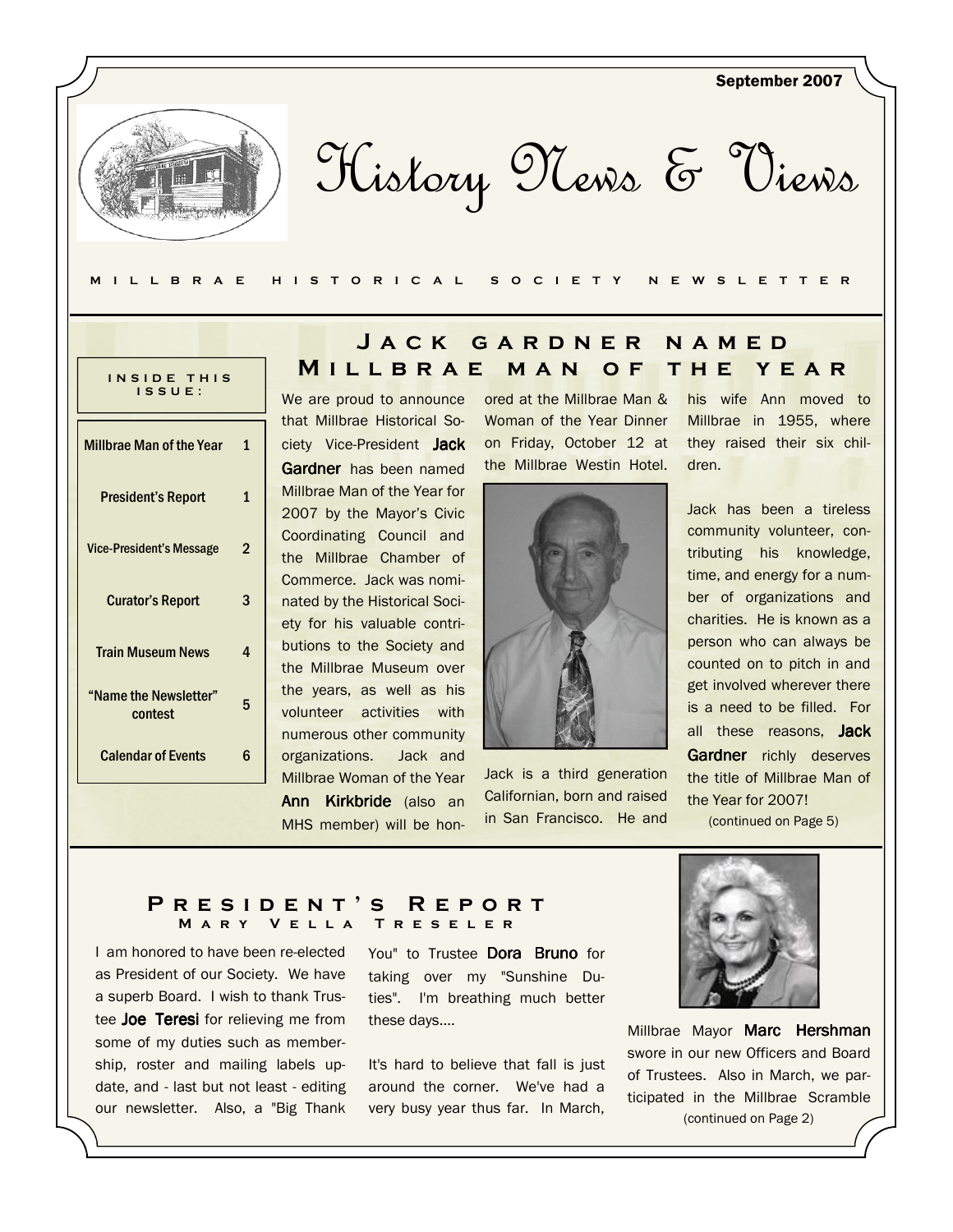## PAGE<sub>2</sub>

## V i c e - P r e s i d e n t ' s M e s s a g e J a c k G a r d n e r

The year 2007 is moving along very rapidly, and soon we will be looking forward to the holiday season. This year, so far, has been very rewarding. Our activities have kept us very busy, and there is much more to do in the coming months ahead.

In the month of March we had the installation of the new Society officers and trustees. Along with that, we had a wonderful program featuring **Fred LaCosse** and his rendition of American history and

democracy in action. On the Fourth of July we had our annual picnic, where we had a great crowd, great food, and great prizes. We also had a one day stint at the Millbrae Art and Wine Festival over the Labor Day weekend.

In appreciation for all the time and effort that the docents, trustees, and officers give so generously to our "Little Wonder" Museum, we will be having a special luncheon on Sunday, October 21



for those special volunteers. Invitations were sent out for this special event — please RSVP by October 14.

Our annual holiday party will be held on the evening of Tuesday, December 4 for all of our Historical Society members. Hope to see you there for a good time!



by opening the museum an hour earlier than normal and serving brownies at the end of the Scramble. On April 15, we celebrated the twentieth anniversary of the opening of our Millbrae Museum, together with the tenth anniversary of Millbrae Community Television (MCTV). We had a wonderful program featuring Fred LaCosse, Bay Area television and media personality. In May, Curator Alma Massolo and Yours Truly presented a program on the history of Millbrae for the Burlingame Women's Club at a Founder's Day Tea in celebration of their Centennial Year. In July, we held our annual Fourth of July BBQ, co-sponsored with the Millbrae Lions Club. In August, Curator Alma Massolo completed the compilation and editing of our Millbrae Heritage Book, which was given to the publisher for printing. And, in September, we participated in the 37th Annual Millbrae Chamber of Commerce Art & Wine Festival....."GREAT BALLS OF FIRE".....

Our congratulations to MHS Past President and current Vice President Jack Gardner and MHS Member **Ann Kirkbride**, who were named as Millbrae Man & Woman of the Year for 2007. The Mayor's Civic Coordinating Council, Millbrae Chamber of Commerce, and Millbrae Man & Woman of the Year Committee invites you to attend this wonderful ceremonial event at the Westin Hotel, 1 Old Bayshore Highway, Millbrae on Friday evening, October 12. For invitations, please call Angela at Millbrae City Hall @650-259-2334 or Lee @ 650-697-8288.

In closing, I wish to convey my sincere thanks to each and every one of you for your continued support.....Without your help and the generous support of our community there would be no Millbrae Museum, Millbrae Train Museum or Millbrae Historical Society. How important is that???

Again, thank you, thank you, thank you!!!!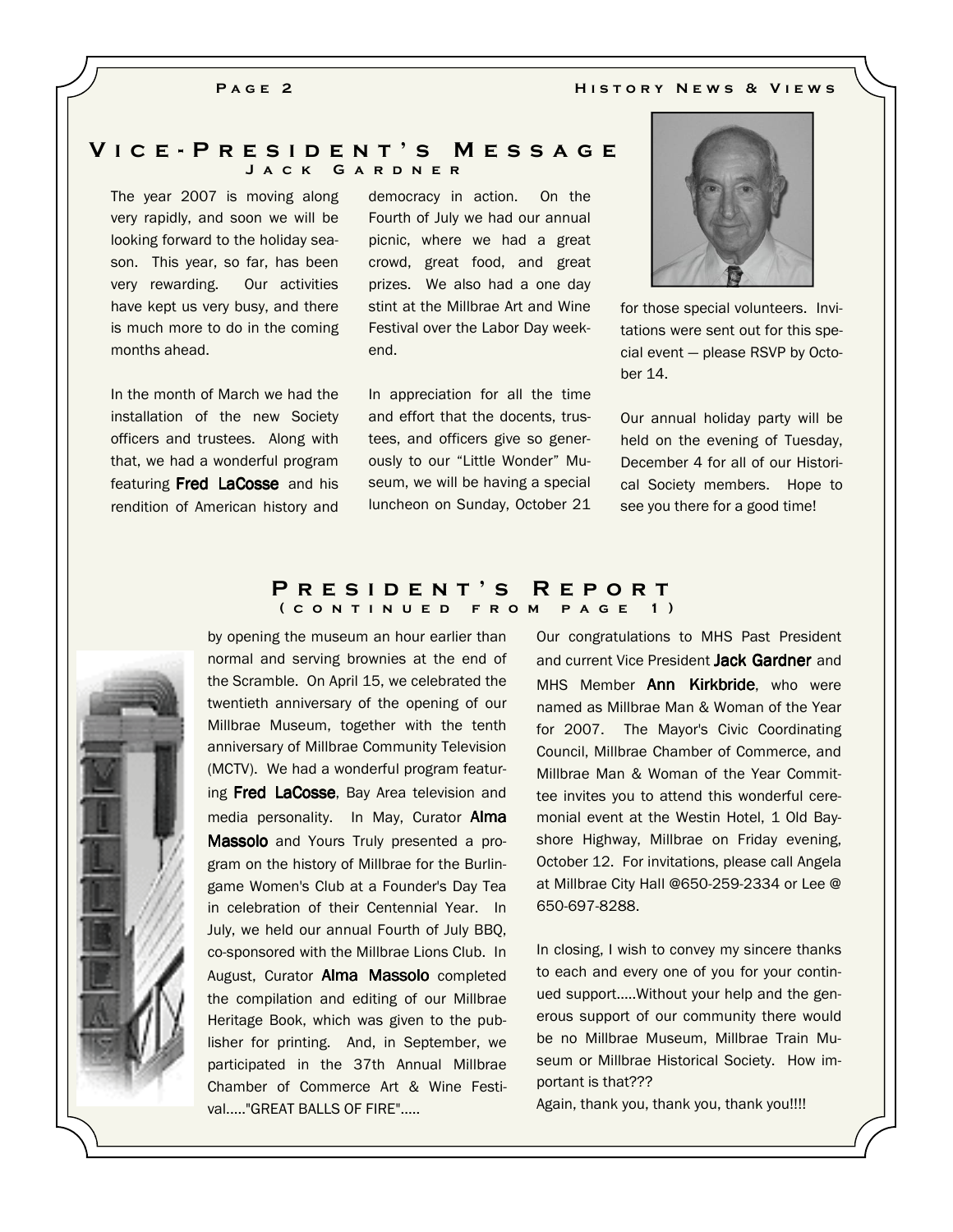## C U R A T O R ' S R E P O R T A L M A M A S S O L O

Many historical artifacts have been added to our museum. Kurt Hahn of Healdsburg has donated his father's album recording the history of the turmoil in the city of Millbrae in the 1950s. Walter Hahn. Jr. was a partner of the firm of Hahn, Campbell and Wise Planning Consultants. Walter drew up the first master plan that was adopted by the city, pro bono. He was city planner, manager and Councilman in 1950- 1951. After Millbrae was established, Walter Hahn went to the city of Monterey in the role of city manager, then on to San Diego as a planner-manager. His successes were always accomplished.



Gerry Kelm of Millbrae donated an album and many pictures of the workings of the Royal Container Company in the 1930s. He worked at the company as a teenager and offered a wealth of historical facts about Millbrae. Thank you Gerry.

Tom Dawdy has donated a wrought iron set of fireplace tools manufactured by Alfred Gee. Millbrae blacksmith. They were found on the property purchased by his in-laws, Mr. and Mrs. Frank Catania, from the Gee Family. The tools complement the Fran Baxter Room fireplace. Thank you Tom....Also thank you Tom and Faye for your generous donation of the 8x10 photos of historical places in Millbrae that we sold at the Art and Wine Festival. We deeply appreciate your offerings. Thank you for being such great supporters.

We also wish to thank Al Biagi for his donation of the Honorable Discharge Papers from the three wars he was active in and his life story, which is displayed in the Museum's Profile Book. Thank you Al.....

A thank you to **Peter Fates** for his generous contribution of a newer computer to replace the one that he had also donated to the Museum. We are now operating very well. Thank you Peter....

Lillian Tang, a Jr. Docent volunteer from Mercy High School, is a great asset to us. She speaks Mandarin and Cantonese very well. Many of our visitors are Asian and when the need arises, Lil will provide a tour in their native language. For this



they do appreciate and enjoy learning the history of their new homeland.

Due to the drop in attendance, the summer operating hours of the Museum were from 12 o'clock to 3pm instead of until 4pm. This worked out very well.

After a lengthy and tedious effort, The Millbrae Heritage Book has been completed and forwarded to the Arcadia Publishing Company for publication. Delivery date is scheduled for December 3, 2007. These books will make unique Christmas Gifts.

Now that the book is finished, we are going to update albums, cut out articles of Millbrae happenings from newspapers, compile albums, and "etc". If you are interested in helping, please call Alma Massolo at (650) 697- 8377. Thank you.

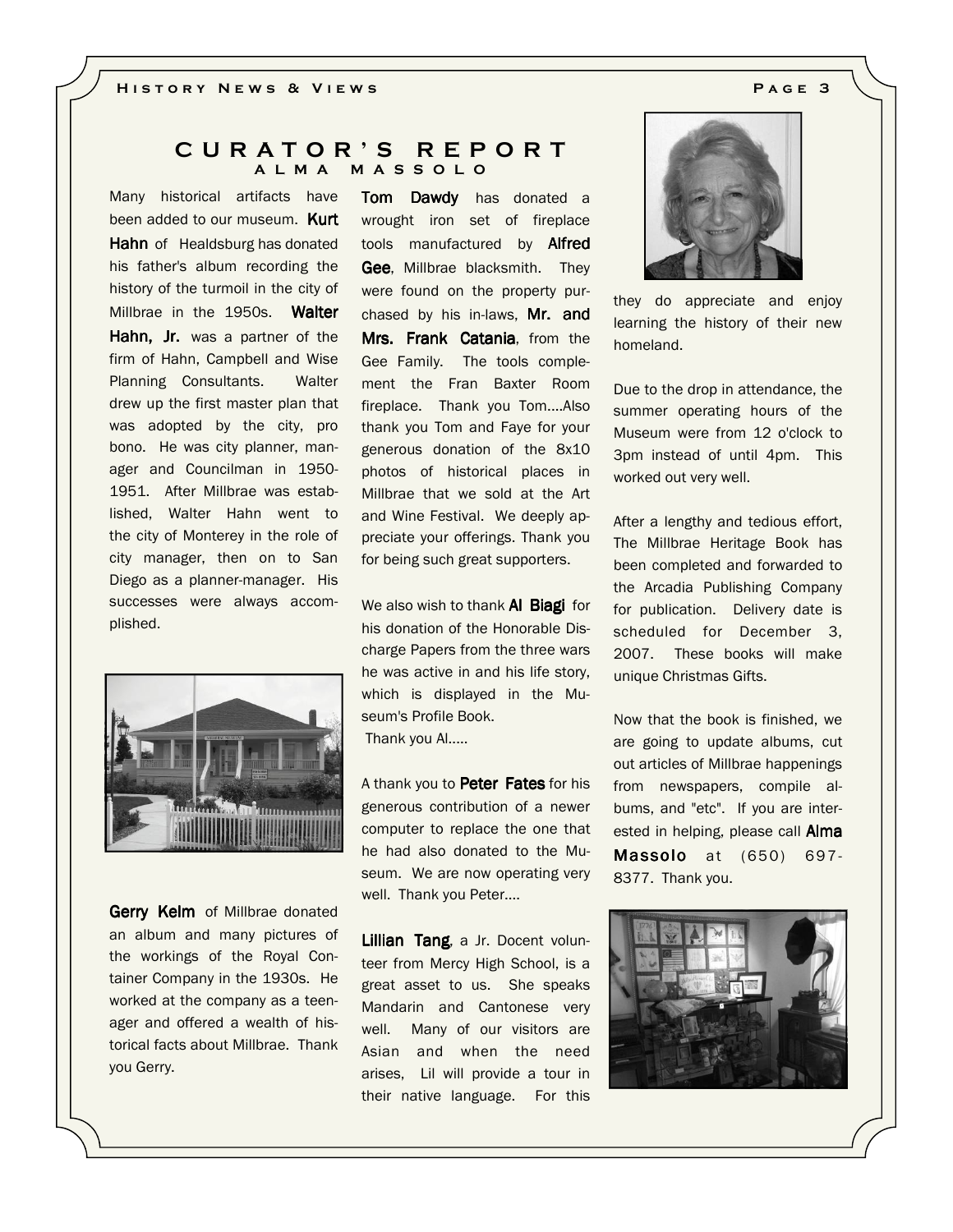### P A G E 4 **HISTORY NEWS & VIEWS**

### T R A I N M U S E U M N E W S<br>Elizabeth Furber, Editoi E L I Z A B E T H F U R B E R , E D I T O R V e r n b r u c e , r e p o r t e r

Many things have happened since our last newsletter to you. We have received many donations of both labor and artifacts.

Dennis Reeves 'remodeled' our bathroom, making it much more spacious, and easier to get around in. Countless hours have been spent by **Jay King** and **Dave** Hannigan on various projects, including the restoration of a 'cross buck' railroad crossing sign, creation of a mock-up of a locomotive cab, and installation of a computerized DVD video display system. Dave Hannigan has also donated a DVD, and **Dianne Hannigan** has loaned the abovementioned video display system.

Millbrae resident Marco Beckwith donated a muchneeded 4000 lb. capacity forklift.

Ronald Johnson donated various snack foods for our volunteers, as well as numerous railroad-oriented postage stamps from around the world. Rudy Horak donated a 1920's vintage hand-truck. Ralph Bennett donated three sets of railroad playing cards as well as a Southern Pacific padlock with key, all in excellent condition. Gino and Gerry Micheli donated numerous railroad video tapes, posters, and other related artifacts. Dave Hockett donated several books and DVDs, as well as vintage toy trains.

Al Thoman, of Highlands Ranch, Colorado (formerly a Peninsula resident) donated over a dozen



slides of 'new' 1950's diesel S.P. locomotives taken on the Peninsula. In addition he donated a magnificent HO-scale set of a 'Daylight' train and an early (1910's) commute train. Each of these sets accurately depicts trains that ran down the Peninsula, and stopped at our depot/ museum.

Of course, our Millbrae Train Museum docents must be acknowledged also. Many thanks go to Liz Furber, Bob Gorran, Gino and Gerry Micheli, and Vernon and William Bruce, for their time spent on Saturdays.



## WELCOME TO OUR n e w m e m b e r s

The DiMaio Family Frank Barbaro Betty Decter Jeanne Steenberg Margaret Stirling Joe Monsor Donna Curusis

## Upgraded to Life Membership

Dora Bruno Richard & Nadia Holober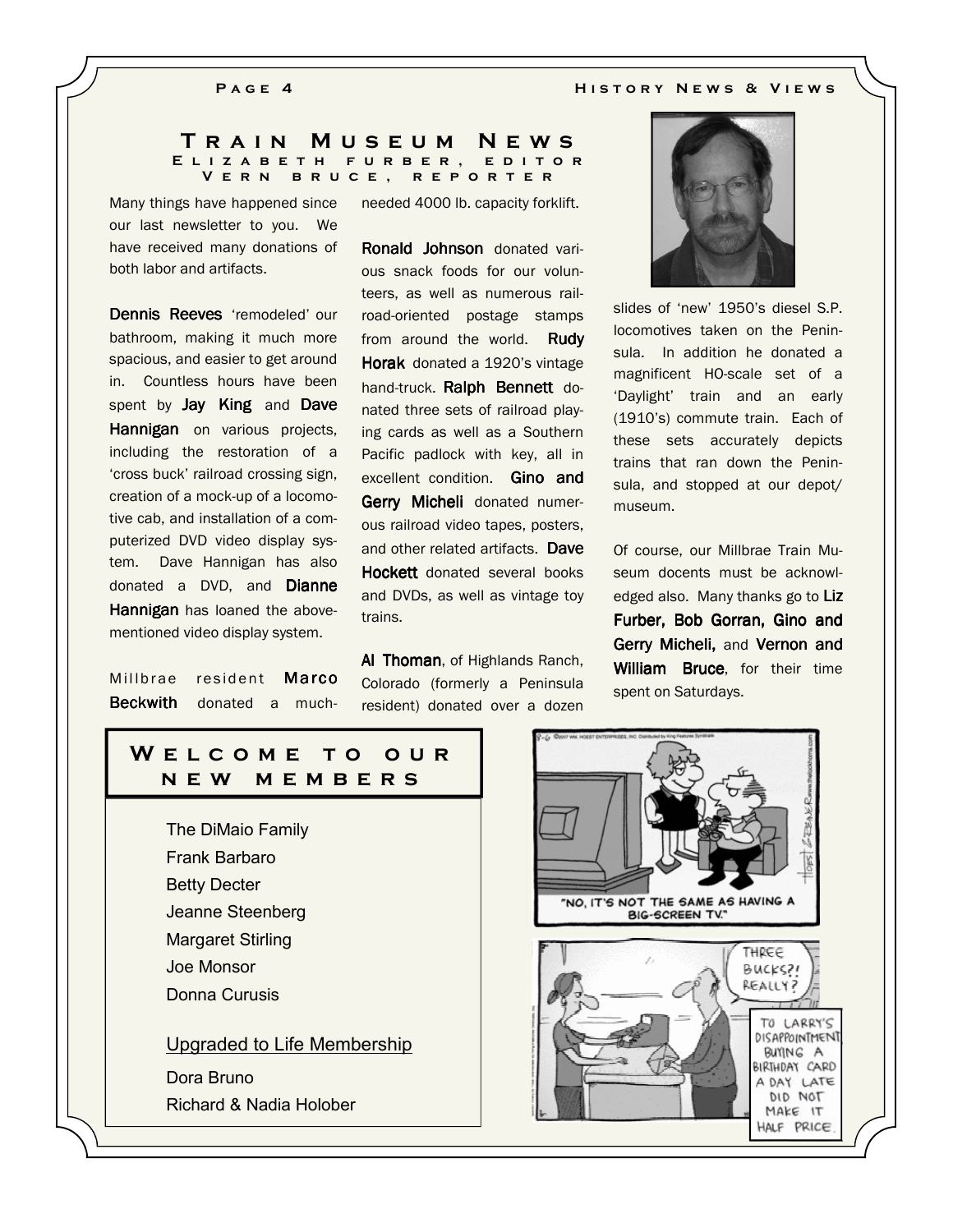H I STORY NEWS & VIEWS **FOR A G A G E 5** 

## MILLBRAE MAN OF THE YEAR ( C O N T I N U E D F R O M P A G E 1 )

2007 Millbrae Man of the Year Jack Gardner is an active leader and participant in the following community organizations and activities in the city of Millbrae:

- Millbrae Historical Society
- AARP Millbrae Chapter #2049
- Mayor's Civic Coordinating Council
- Senior Advisory Committee
- Millbrae Art and Wine Festival
- Native Sons of the Golden West, National Parlor #118
- United Airlines Retired Employees
- St. Dunstan Catholic Church

# Congratulations to Jack Gardner!!

## Chamber Service Award Presented to Marjorie Wilson

Congratulations to MHS member Marjorie Wilson on receiving a Chamber Service Award from the Millbrae Chamber of Commerce. The award was presented at the annual Millbrae Business Awards dinner last January. Marjorie has been a member of the Millbrae Chamber of Commerce for nearly 40 years and was recognized for her years of service and volunteerism. She continues to participate in the Chamber's activities as a member of the Ambassador Committee and as a volunteer at the Art and Wine Festival. Congratulations, Marjorie!



## " NAME THE NEWSLETTER" CONTEST

Hey, Millbrae Historical Society members! This is your chance to make a little history of your own. That's right — We're looking for you to submit your bright and imaginative ideas for a new name for the Society's semi-annual member Newsletter. Give it some thought and let your imagination run wild. If you provide the winning entry, you'll see your idea at the top of the next Newsletter!!

Submit your ideas to Newsletter Editor Joe Teresi by e-mail to jtnia@comcast.net or by mail to 5 Bluebell Court, Millbrae 94030.

To receive e-mail reminders of Millbrae Historical Society meetings and events, please send your e-mail address to Joe Teresi at jtnia@comcast.net